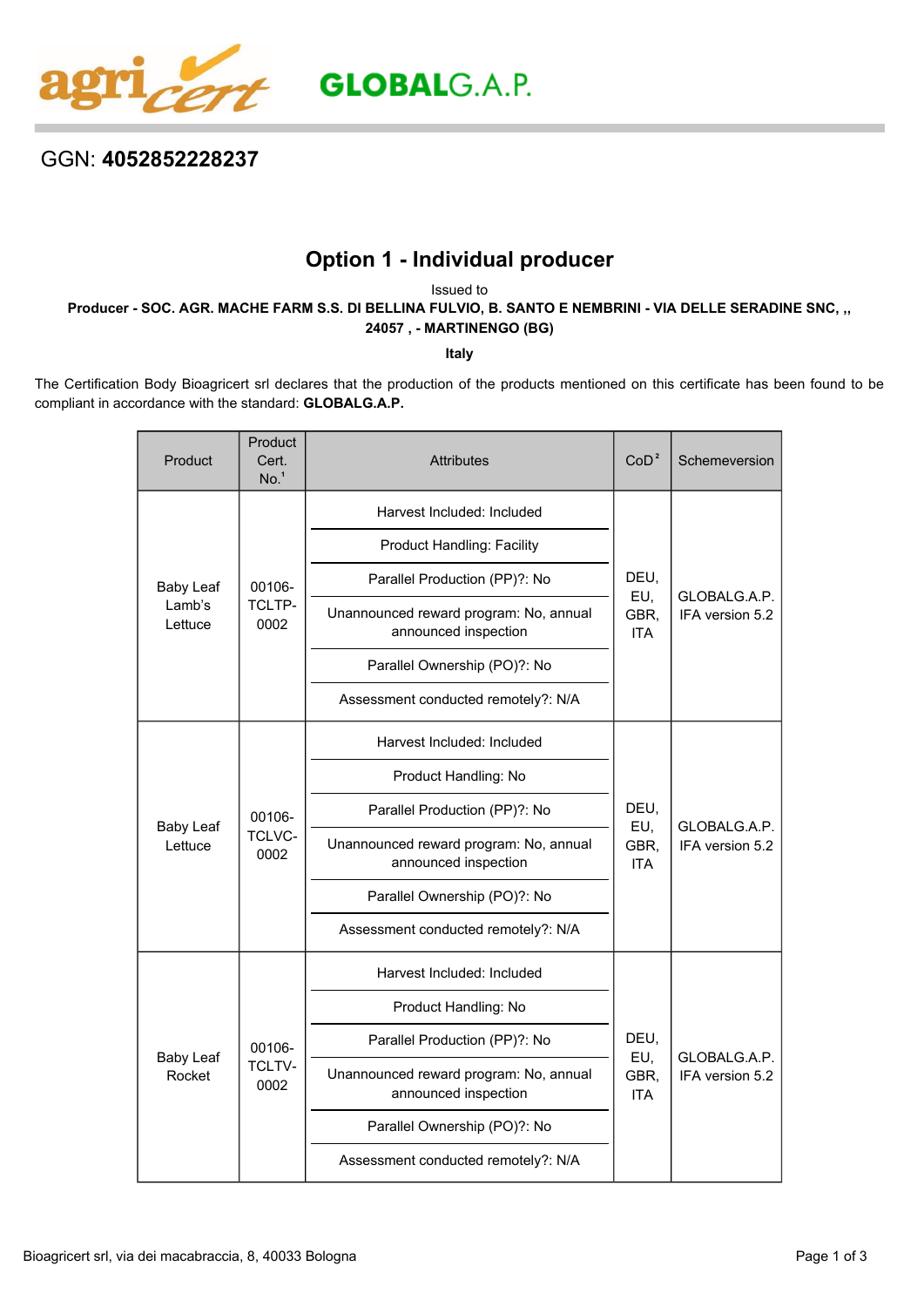| Product                     | Product<br>Cert.<br>No. <sup>1</sup> | <b>Attributes</b>                                              | CoD <sup>2</sup>                  | Schemeversion                   |
|-----------------------------|--------------------------------------|----------------------------------------------------------------|-----------------------------------|---------------------------------|
| <b>Baby Leaf</b><br>Spinach | 00106-<br><b>TCLVH-</b><br>0002      | Harvest Included: Included                                     | DEU,<br>EU,<br>GBR,<br><b>ITA</b> | GLOBALG.A.P.<br>IFA version 5.2 |
|                             |                                      | Product Handling: No                                           |                                   |                                 |
|                             |                                      | Parallel Production (PP)?: No                                  |                                   |                                 |
|                             |                                      | Unannounced reward program: No, annual<br>announced inspection |                                   |                                 |
|                             |                                      | Parallel Ownership (PO)?: No                                   |                                   |                                 |
|                             |                                      | Assessment conducted remotely?: N/A                            |                                   |                                 |
|                             |                                      | Harvest Included: Included                                     |                                   | GLOBALG.A.P.<br>IFA version 5.2 |
|                             |                                      | <b>Product Handling: Facility</b>                              |                                   |                                 |
| Corn Salad /                | 00106-<br><b>TCLTL-</b><br>0002      | Parallel Production (PP)?: No                                  | DEU,<br>EU,<br>GBR,<br><b>ITA</b> |                                 |
| Lamb's<br>Lettuce           |                                      | Unannounced reward program: No, annual<br>announced inspection |                                   |                                 |
|                             |                                      | Parallel Ownership (PO)?: No                                   |                                   |                                 |
|                             |                                      | Assessment conducted remotely?: N/A                            |                                   |                                 |
|                             | 00106-<br>TCLVV-<br>0002             | Harvest Included: Included                                     | DEU,<br>EU,<br>GBR,<br><b>ITA</b> | GLOBALG.A.P.<br>IFA version 5.2 |
|                             |                                      | Product Handling: No                                           |                                   |                                 |
|                             |                                      | Parallel Production (PP)?: No                                  |                                   |                                 |
| <b>Edible Leaves</b>        |                                      | Unannounced reward program: No, annual<br>announced inspection |                                   |                                 |
|                             |                                      | Parallel Ownership (PO)?: No                                   |                                   |                                 |
|                             |                                      | Assessment conducted remotely?: N/A                            |                                   |                                 |
| Lettuce                     | 00106-<br>TCLVP-<br>0002             | Harvest Included: Included                                     | DEU,<br>EU,<br>GBR,<br><b>ITA</b> | GLOBALG.A.P.<br>IFA version 5.2 |
|                             |                                      | Product Handling: No                                           |                                   |                                 |
|                             |                                      | Parallel Production (PP)?: No                                  |                                   |                                 |
|                             |                                      | Unannounced reward program: No, annual<br>announced inspection |                                   |                                 |
|                             |                                      | Parallel Ownership (PO)?: No                                   |                                   |                                 |
|                             |                                      | Assessment conducted remotely?: N/A                            |                                   |                                 |